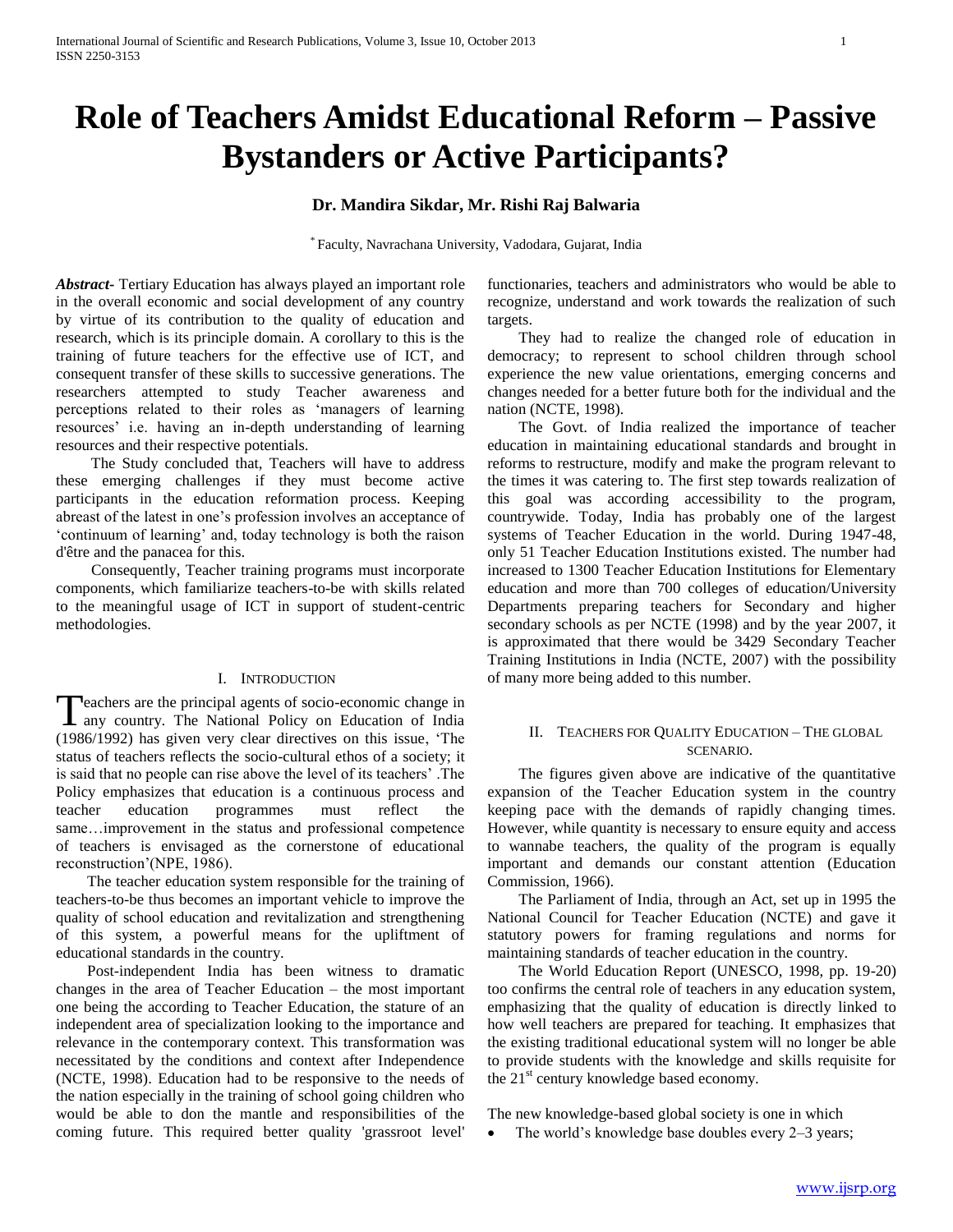- 7,000 scientific and technical articles are published each day;
- Data sent from satellites orbiting the earth transmit enough data to fill 19 million volumes every two weeks;
- Graduates of secondary schools in industrialized nations have been exposed to more information than their grandparents were in a lifetime;
- There will be as much change in the next three decades as there was in the last three centuries (National School Board Association, 2002).

 The challenge confronting the educational system in view of the above facts is how to transform the existing curriculum and groom students to function more effectively in this dynamic, information-rich, and continuously changing environment.

 To counter these challenges, teachers need to be equipped not only with subject-specific expertise and effective teaching methodologies, but also the capacity to assist students to meet the demands of the emerging knowledge-based society. Information and Communication Technology can provide an array of powerful tools that may help in transforming the present isolated, teacher-centered and text-bound classrooms into rich, studentfocused, interactive knowledge environments. Teachers therefore require familiarity with new forms of information and communication technology and need to have the ability to use that technology to enhance the quality of teaching and learning.

#### III. E-LEARNING IN THE DIGITAL ERA.

 Teaching-learning is being revolutionized with the gradual onset of the e-learning environment. The major boost to elearning comes from the seamless online connectivity, open source tools for organizing and delivering content, world standards to help resource discovery and more attractive components such as multimedia elements in disk and transmission efficient formats. E-learning most often means an approach to facilitate and enhance learning through the use of devices based on computer and communications technology. Such devices would include personal computers, CD-ROMs, Digital Television and Mobile Phones. Communications technology enables the use of the Internet, E-mail, discussion forums, and collaborative software. E-learning covers a wide set of applications and processes such as Web based learning, computer based learning, virtual classrooms, and digital collaboration. It includes the delivery of content via Internet, intranet/extranet (LAN/WAN), audio and videotape, satellite broadcast, interactive TV, and CD-ROM (Madalli, 2006).

 E-learning acquaints the learner with a scenario in which he is going to be placed in the future and for which he needs to be consequently trained in preparation for its requirements and demands. E-learning could play a vital role in the post-classroom life-long learning processes as well – namely future realities such as Distance Education, Continuing Education, Professional Enrichment, accessibility to Digital Library services and many other technology enabled utilities. Thus e-learning and e-literacy will play a crucial role in determining the nature and extent of learner participation in the digital era.

Role of Teachers amidst Educational Reform – Passive Bystanders or Active Participants?

 In order to meet this challenging scenario, educational Institutions must embrace the new technologies and appropriate the new ICT tools for learning. They must move toward the goal of transforming the traditional paradigms of learning (UNESCO, 2002)

 How Information and Communication Technology is used in education specifically, is largely dependent on the technopedagogical competencies of educators. They must be familiarized not only with the needed techno-competencies but also how to meaningfully incorporate these in the pedagogy so that the instructional processes become more effective and relevant to contemporary times.

 In order to effectively harness the potential of ICT, there should be sufficient access to technology together with the understanding that its usage be pertinent to the needs of the specific learner.

 A need assessment survey conducted among practicing teachers revealed that teachers although aware of the significance of inclusion of ICT, were to a very large extent ignorant of the knowledge of basic and required software, needed trouble shooting techniques for an independent usage of technology in education and the pedagogical relevance of the usage of different technology enabled facilities.

Given below is the data analysis of the responses elicited in this connection.

|                | Section I. Technology operations and concepts                        | Yes%           | $No\%$ | <b>Not</b><br>Sure% |
|----------------|----------------------------------------------------------------------|----------------|--------|---------------------|
|                | I can explain the difference between software and hardware.          | 76             | 15     | Q                   |
| $\mathfrak{D}$ | I can operate PC fully.                                              | 27             | 32     | 41                  |
| $\mathcal{F}$  | I can explain terminology related to computer technology.            | 17             | 50     | 33                  |
| 4              | I can demonstrate installing content-based software.                 | 12             | 61     | 27                  |
| 5              | I can use the below listed software (tick only those which you know) |                |        |                     |
|                | 1. M S Office (a) word (b) excel (c) PowerPoint                      | 70             | 16     | 14                  |
|                | 2. Desktop Publishing                                                | $\mathfrak{D}$ |        |                     |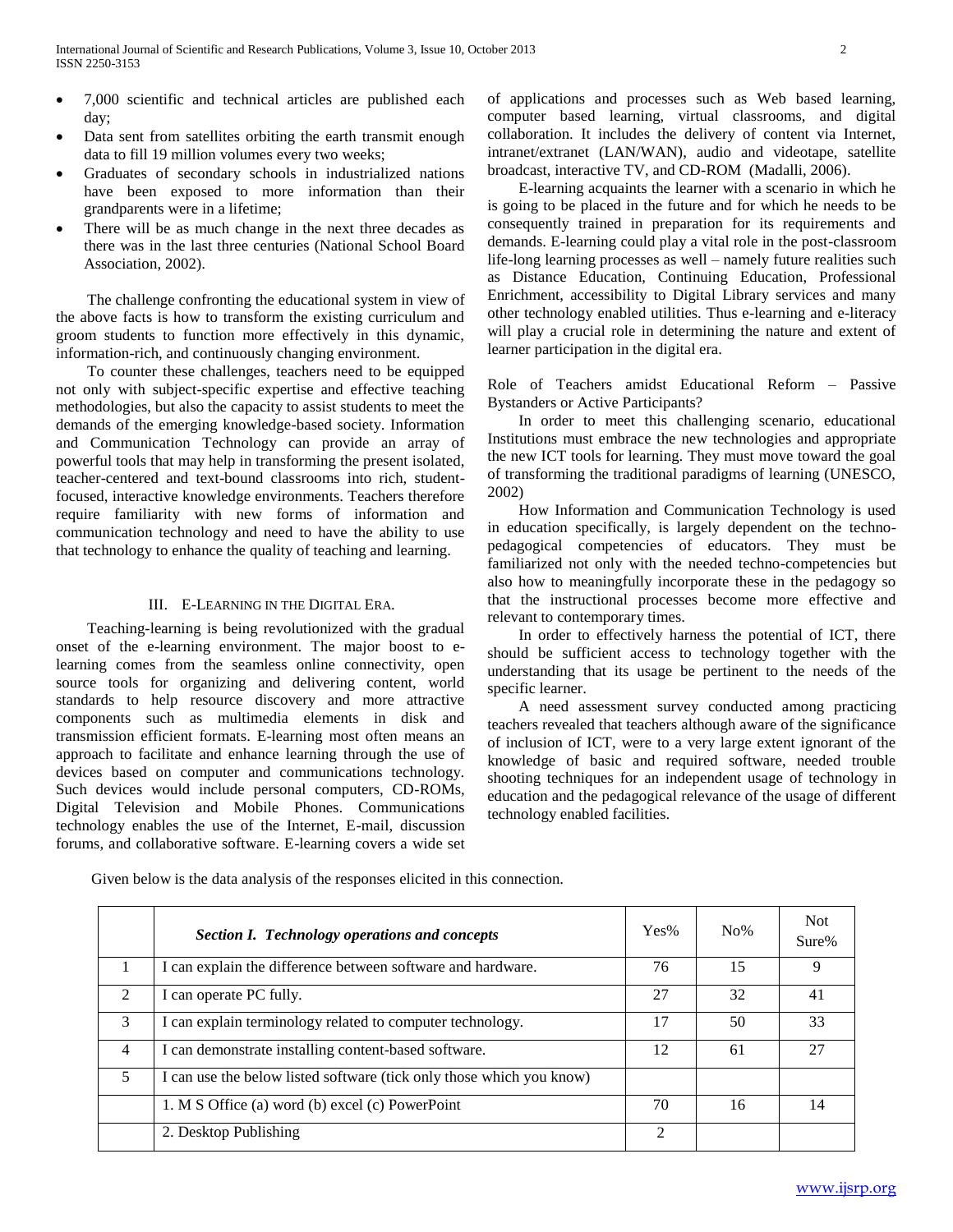|        | 3. Multimedia                                                               | $\overline{a}$ | $\blacksquare$ |                |
|--------|-----------------------------------------------------------------------------|----------------|----------------|----------------|
|        | 4. Image processing                                                         | ÷.             | $\mathbf{r}$   |                |
| 6      | I can demonstrate the basic features of presentation/multimedia software    | 22             | 50             | 28             |
|        | (i.e. PowerPoint, Corel draw, etc).                                         |                |                |                |
| $\tau$ | I have the knowledge of Internet and can use it.                            | 73             | 16             | 11             |
| 8      | I know to create an email account.                                          | 63             | 24             | 13             |
| 9      | I have the knowledge of below listed hardware and can use it. (Tick only    |                |                |                |
|        | those which u know)                                                         |                |                |                |
|        | 1. Camera 2. Compact disk 3. Video camera 4. DVD player 5. Printer          | 46             |                |                |
|        | 6. Scanner 7. Digital camera 8. Computer 9. Projector 10. Net meeting       | $\blacksquare$ | $\blacksquare$ |                |
| 10     | I am confident with basic troubleshooting techniques.                       | 5              | 58             | 37             |
|        | <b>Section II.</b> Planning and designing learning environments and         | Yes%           | No%            | <b>Not</b>     |
|        | experiences                                                                 |                |                | Sure%          |
| 11     | I can design lesson plans implementing technology that are                  | 16             | 52             | 32             |
|        | developmentally appropriate and support the needs of diverse learners.      |                |                |                |
| 12     | I can apply knowledge from current instructional research on the use of     | 27             | 28             | 45             |
|        | technology to my future classroom.                                          |                |                |                |
| 13     | I believe that technology- enhanced environment is important for            | 95             | $\overline{2}$ | 3              |
|        | students in their learning activities.                                      |                |                |                |
| 14     | I can plan strategies using technology to enhance student learning.         | 26             | 40             | 34             |
| 15     | I can identify and locate online resources dealing with learning activities | 39             | 27             | 34             |
|        | and teaching strategies.                                                    |                |                |                |
| 16     | I believe that it is important for teachers to know how to utilize          | 94             | $\overline{4}$ | $\overline{2}$ |
|        | technology-based materials to plan for their lessons.                       |                |                |                |
| 18     | I can apply technology to develop students' higher order skills and         | 23             | 35             | 42             |
|        | creativity.                                                                 |                |                |                |
| 19     | I can operate and apply content-specific software to support students'      | 17             | 54             | 29             |
|        | learning.                                                                   |                |                |                |
| 20     | I believe that it is important for teachers to have basic knowledge of      | 82             | 9              | 9              |
|        | concepts and operations of computer technology for their classrooms.        |                |                |                |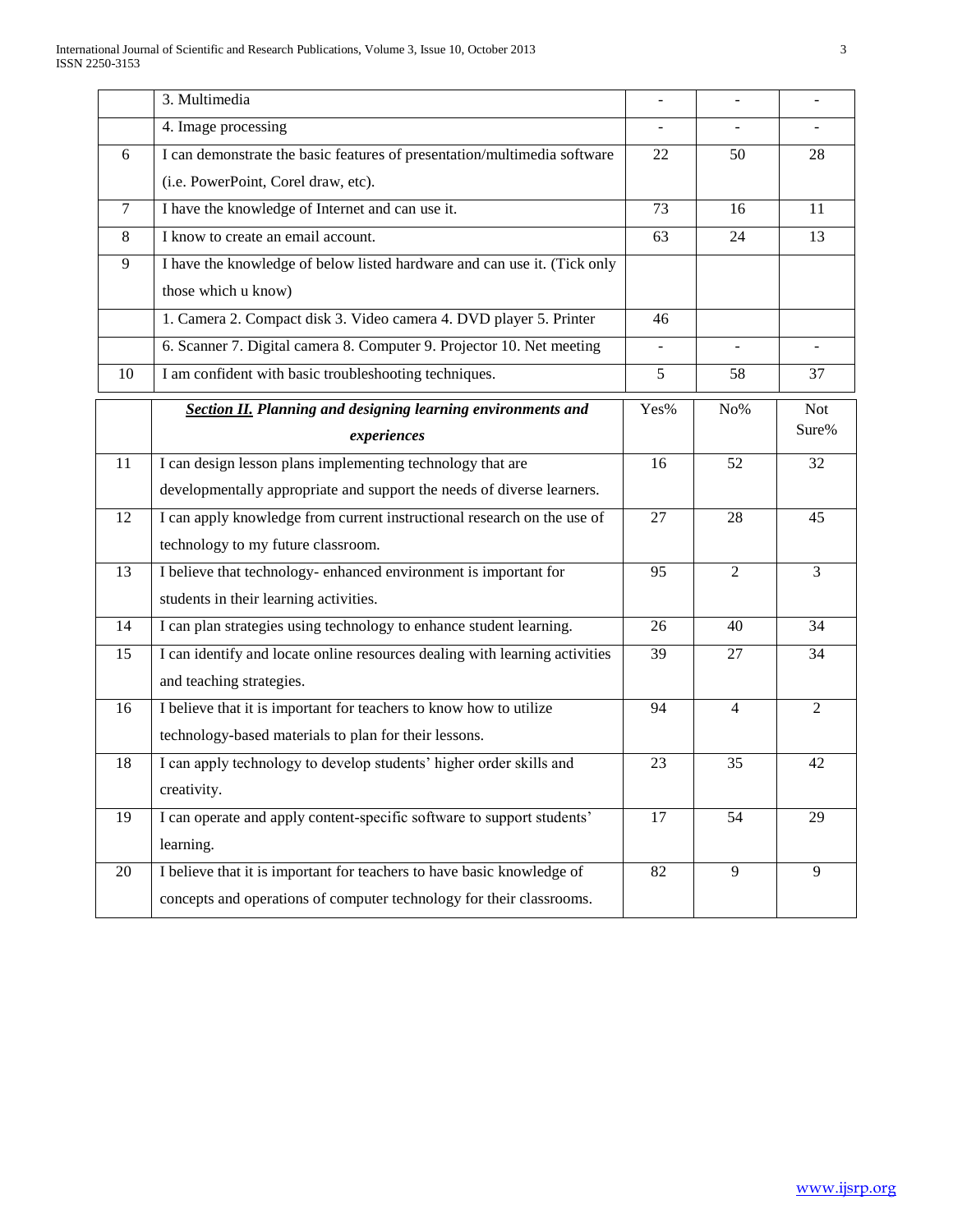|    | <b>Section III.</b> Assessment and Evaluation                                                                                                 | Yes% | $No\%$         | <b>Not</b><br>Sure% |
|----|-----------------------------------------------------------------------------------------------------------------------------------------------|------|----------------|---------------------|
| 21 | I can demonstrate my knowledge to evaluate content- based software.                                                                           | 16   | 46             | 38                  |
| 22 | I can demonstrate different ways to organize student performance data<br>using technology resources.                                          | 11   | 43             | 46                  |
| 23 | I can apply my knowledge to determine students' appropriate use of<br>technology resources.                                                   | 28   | 33             | 39                  |
| 24 | I believe that it is important for teachers to apply technology to facilitate<br>a variety of effective assessment and evaluation strategies. | 91   | $\overline{4}$ | 5                   |
| 25 | I can evaluate content-based software.                                                                                                        | 12   | 53             | 35                  |
| 26 | I can apply technology resources in assessing students learning of<br>subject matter knowledge.                                               | 16   | 53             | 31                  |
| 27 | I can apply information collected from Internet resources to improve my<br>teaching practice.                                                 | 77   | 15             | 8                   |
| 28 | I can evaluate the appropriateness of students' use of technology<br>resources.                                                               | 23   | 38             | 39                  |
| 29 | I understand educational technology as (tick on any one)                                                                                      |      |                |                     |
|    | Teaching through computers<br>a)                                                                                                              | 44   | 32             | 24                  |
|    | Use of machines and other items of hardware<br>b)                                                                                             | 23   | 51             | 22                  |
|    | Development, application and evaluation of systems,<br>$\mathbf{c})$<br>techniques and aids in the field of learning.                         | 22   | 50             | 23                  |
| 30 | Do you appreciate the use of technology in education?                                                                                         | 100  | $\Omega$       | $\theta$            |
| 31 | Techno based evaluation promotes increase in objectivity                                                                                      | 86   | 5              | 9                   |

#### IV. MAJOR FINDINGS OF THE STUDY

The data analysis revealed the following major findings:

- 94% teachers believed that it was important for all teachers to know how to utilize technology-based materials to plan for their lessons;
- 82% teachers believed that it was important for teachers to have basic knowledge of concepts and operations;
- 91% teachers believed that it was important for teachers to apply technology to facilitate a variety of effective assessment and evaluation strategies;
- 91% teachers believed that the use of productivity tools (i.e. Microsoft word, Excel, PowerPoint, Hyper studio.) would affect the quality of teaching practice and,
- 100% teachers believed that teachers should continuously be informed about new technology tools for their professional development.
- 100 % teachers appreciated the use of technology in education.
- 86 % teachers believed that Techno based evaluation promotes increase in objectivity

 Despite a positive attitude towards the use of technology in Education, the Study revealed a contradictory existing reality. Only

- 16% teachers could actually design lesson plans implementing technology that were developmentally appropriate and supported the needs of diverse learners,
- 17% could operate and apply content-specific software to support students' learning,
- 22% teachers could demonstrate the basic features of presentation/multimedia software,
- 16% teachers could apply technology resources in assessing students learning of subject matter knowledge,
- 23% teachers could apply technology to develop students' higher order skills and creativity,
- 26% teachers could plan strategies using technology to enhance student learning.